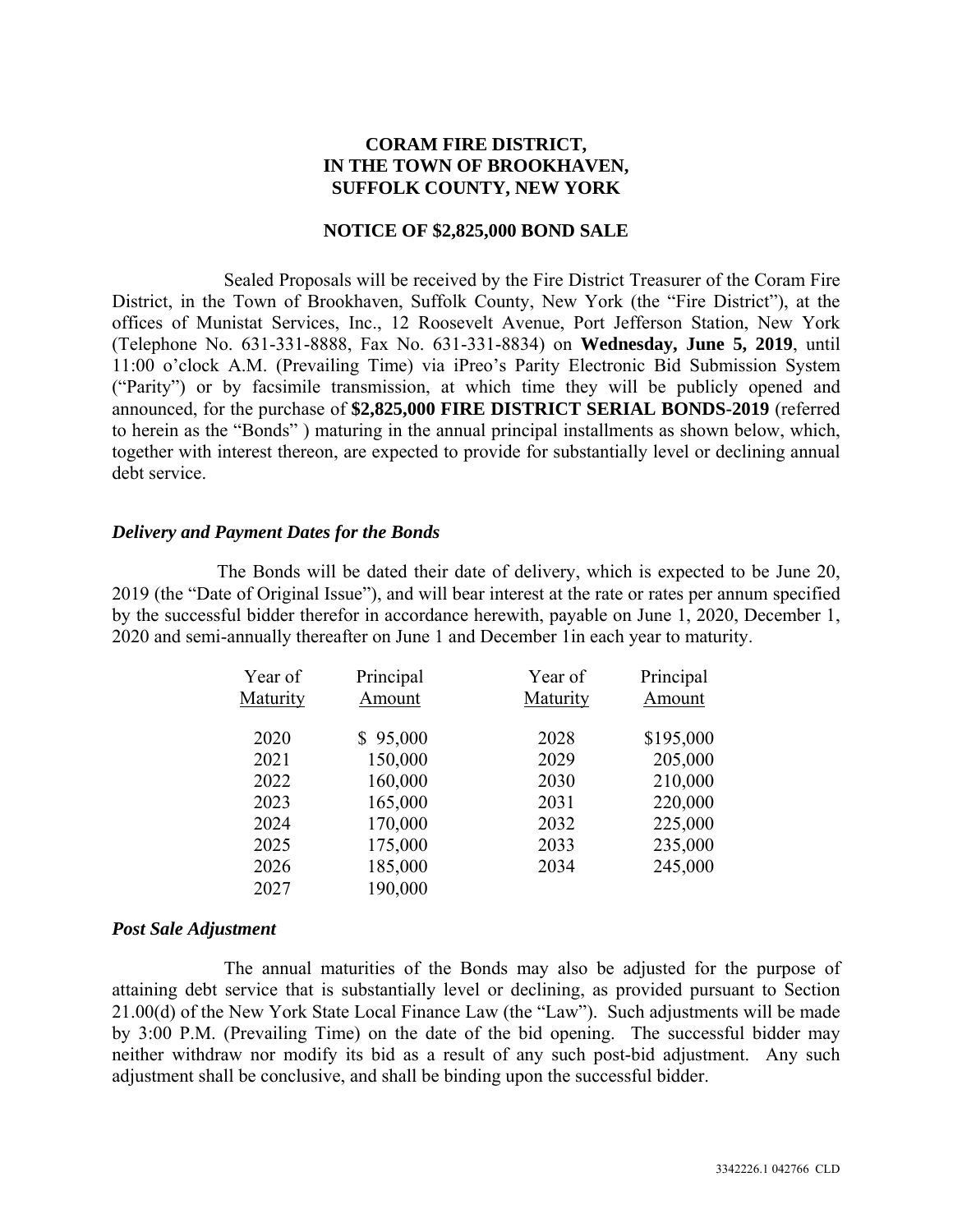#### *Changes to the Time and/or Date of Bid Opening*

The Fire District reserves the right to change the time and/or date of the bid opening, and notice of any change thereof shall be provided at least one (1) hour prior to the time set forth above for the opening of sealed proposals, by means of a supplemental notice of sale to be transmitted over the Thomson Municipal Newswire.

#### *Optional Redemption for the Bonds*

The Bonds maturing on or before June 1, 2026 will not be subject to redemption prior to maturity. The Bonds maturing on June 1, 2027 and thereafter, will be subject to redemption prior to maturity, at the option of the Fire District, in whole or in part, and if in part, in any order of their maturity and in any amount within a maturity (selected by lot within a maturity), on any date on or after June 1, 2026, at the redemption price equal to the principal amount of the Bonds to be redeemed, plus accrued interest to the date of redemption.

If less than all of any of the Bonds of any maturity are to be redeemed prior to maturity, the particular Bonds of such maturity to be redeemed shall be selected by the Fire District by lot in any customary manner of selection as determined by the Fire District. Notice of such call for redemption shall be given by mailing such notice to the registered owner at least thirty (30) days prior to the date set for such redemption. Notice of redemption having been given as aforesaid, the bonds so called for redemption shall, on the date for redemption set forth in such call for redemption, become due and payable together with interest to such redemption date. Interest shall cease to be paid thereon after such redemption date.

# *Form of Bonds*

The Bonds will be issued in the form of fully registered bonds, in denominations corresponding to the aggregate principal amounts due in each year of maturity. At the option of the purchaser, the Bonds may be either registered in the name of the purchaser or registered in the name of Cede & Co., as nominee of The Depository Trust Company ("DTC"), as book-entryonly bonds. If the Bonds are issued as book-entry-only bonds, the Bonds will be (i) registered in the name of Cede & Co., as nominee of DTC, and (ii) deposited with DTC to be held in trust until maturity. DTC is an automated depository for securities and clearinghouse for securities transactions, and it will be responsible for establishing and maintaining a book-entry system for recording the ownership interests of its participants, which include certain banks, trust companies and securities dealers, and the transfers of the interests among its participants. The DTC participants will be responsible for establishing and maintaining records with respect to the beneficial ownership interests of individual purchasers in the Bonds. Individual purchases of beneficial ownership interests in book-entry Bonds may only be made through book entries (without certificates issued by the Fire District) made on the books and records of DTC (or a successor depository) and its participants, in denominations of \$5,000 or integral multiples thereof. Principal of and interest on book-entry Bonds will be payable by the Fire District or its agent by wire transfer or in clearinghouse funds to DTC or its nominee as registered owner of the Bonds. Transfer of principal and interest payments to participants of DTC will be the responsibility of DTC; transfer of principal and interest payments to beneficial owners by participants of DTC will be the responsibility of such participants and other nominees of beneficial owners. The Fire District will not be responsible or liable for payments by DTC to its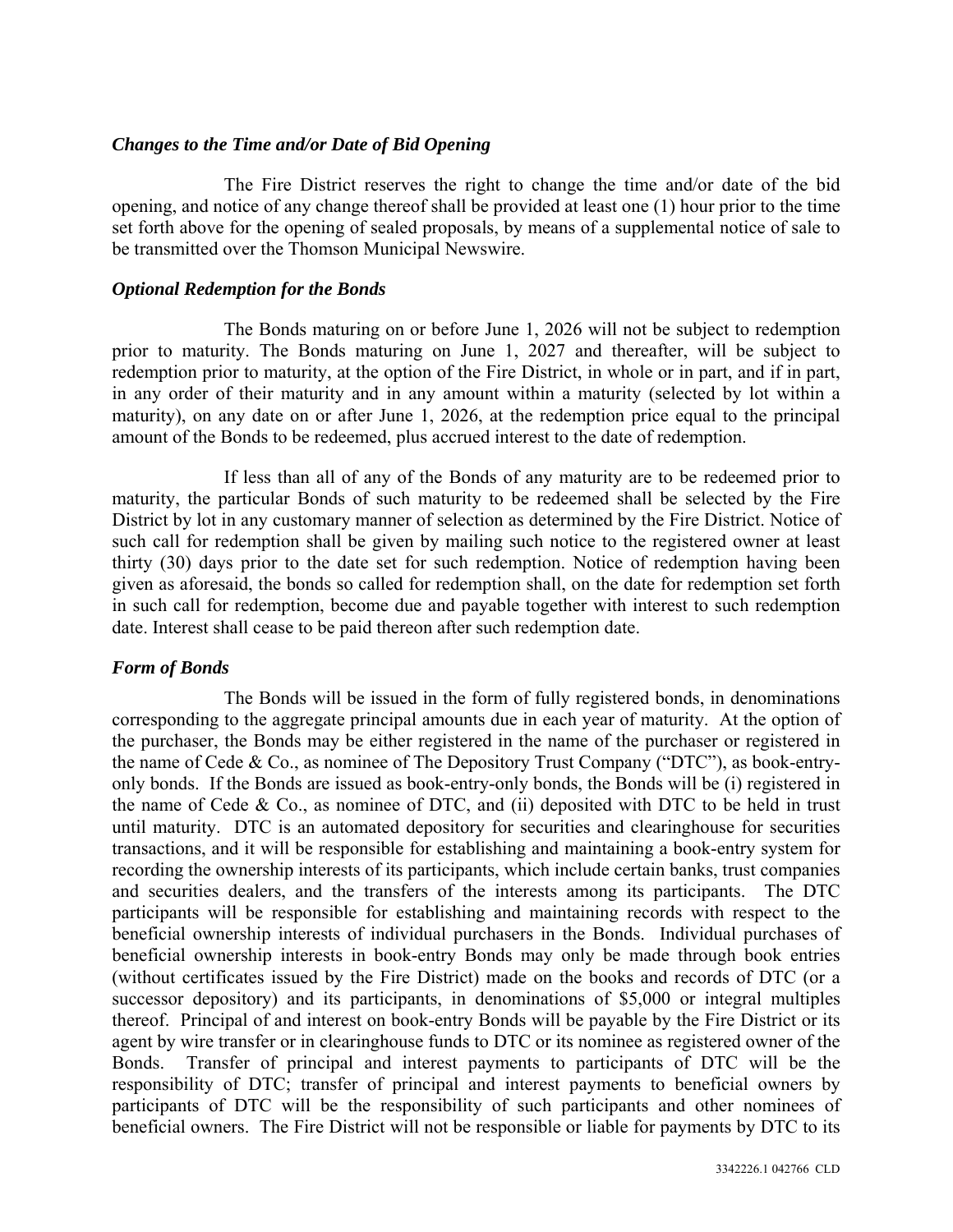participants or by DTC participants to beneficial owners or for maintaining, supervising or reviewing the records maintained by DTC, its participants or persons acting through such participants.

# *Submission of Bids*

Each proposal must be a bid of not less than \$2,825,000 for all of the Bonds. **The amount of the premium bid, if any, by any bidder for the Bonds, shall not exceed \$150,000**. Each proposal must state in a multiple of one-hundredth of 1% or a multiple of one-eighth of 1%. the rate or rates of interest per annum which the Bonds are to bear and may state different rates of interest for Bonds maturing in different calendar years, provided, however, that (i) only one rate of interest may be bid for all Bonds maturing in any one calendar year and (ii) variations in rates of interest so bid shall be in ascending progression in order of maturity so that the rate of interest on Bonds maturing in any particular calendar year shall not be less than the rate of interest applicable to Bonds maturing in any prior calendar year.

Proposals may be submitted electronically via Parity or via facsimile transmission at (631) 331-8834, in accordance with this Notice of Sale, until the time specified herein. No other form of electronic bidding services nor telephone proposals will be accepted. No proposal will be accepted after the time for receiving proposals specified above. Bidders submitting proposals via facsimile must use the "Proposal for Bonds" form attached hereto. Once the proposals are communicated electronically via Parity or via facsimile to the Fire District, each bid will constitute an irrevocable offer to purchase the Bonds pursuant to the terms therein provided.

# *No Good Faith Deposit*

A good faith deposit is not required for a bid to be considered.

# *Bidding Using Parity*

Prospective bidders wishing to submit an electronic bid via Parity must be contracted customers of Parity. Prospective bidders who do not have a contract with Parity must call (212) 849-5021 to become a customer. By submitting an electronic bid for the Bonds, a bidder represents and warrants to the Fire District that such bidder's bid for the purchase of the Bonds is submitted for and on behalf of such prospective bidder by an officer or agent who is duly authorized to bind the bidder to a legal, valid and enforceable contract for the purchase of the Bonds.

Each prospective bidder who wishes to submit an electronic bid shall be solely responsible to register to bid via Parity. Each qualified prospective bidder shall be solely responsible to make necessary arrangements to access Parity for purposes of submitting its bid in a timely manner and in compliance with the requirements of this Notice of Sale. Neither the Fire District nor Parity shall have any duty or obligation to undertake such registration to bid for any prospective bidder or to provide or assure such access to any qualified prospective bidder, and neither the Fire District nor Parity shall be responsible for a bidder's failure to register to bid or for proper operation of, or have any liability for any delays or interruptions of, or any damages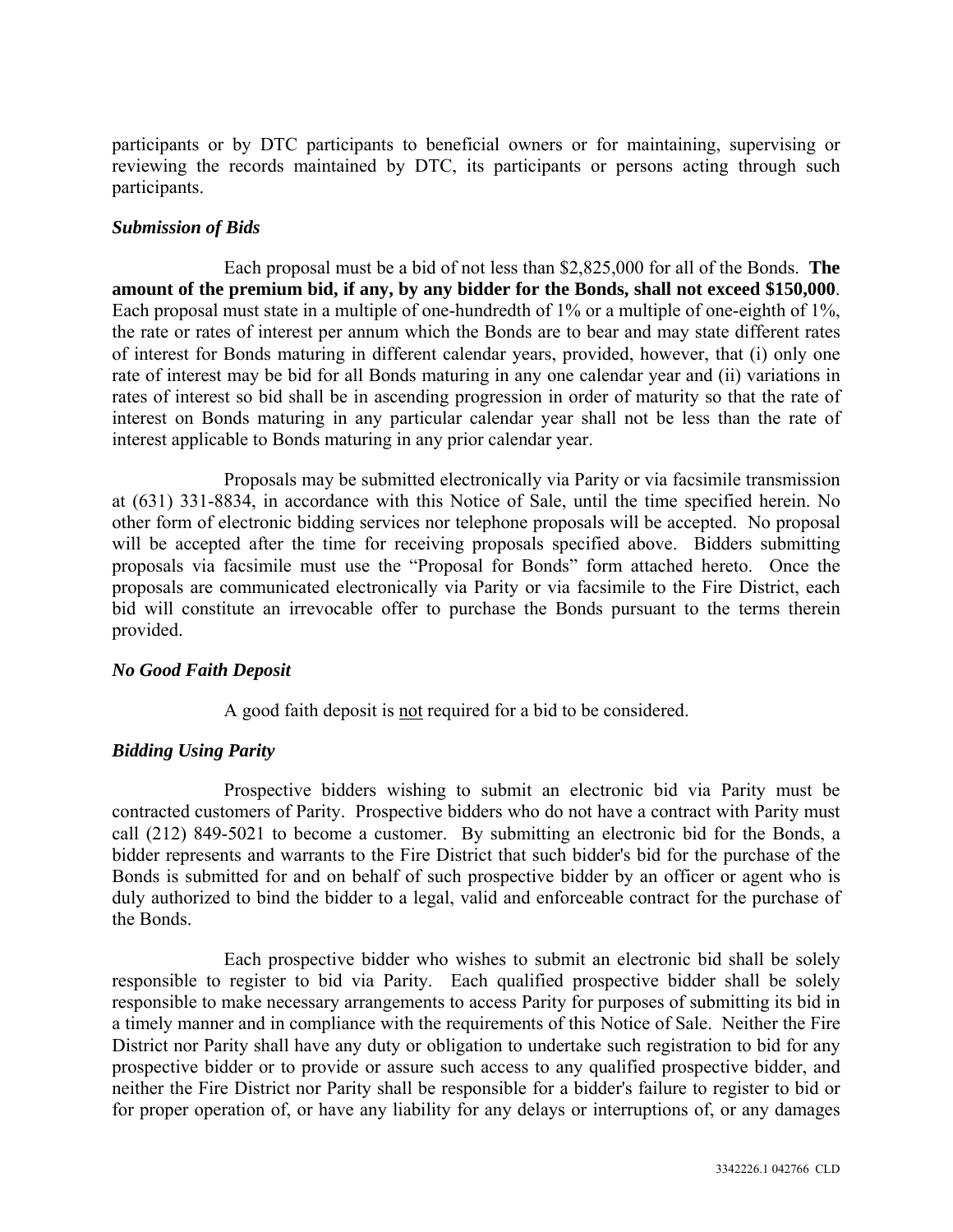caused by Parity. The Fire District is using Parity as a communications mechanism, and not as the Fire District's agent, to conduct the electronic bidding for the Fire District's Bonds. The Fire District is not bound by any advice, opinion or determination of Parity as to whether any bid complies with the terms of this Notice of Sale. All costs and expenses incurred by prospective bidders in connection with their registration and submission of bids via Parity are the sole responsibility of the bidders, and the Fire District is not responsible, directly or indirectly, for any such costs or expenses. If a prospective bidder encounters any difficulty in registering to bid, or submitting or modifying a bid for the Bonds, it should telephone Parity and notify the Fire District's Municipal Advisor, Munistat Services Inc. at (631) 331-8888 (provided that the Fire District shall have no obligation to take any action whatsoever upon receipt of such notice).

If any provisions of this Notice of Sale shall conflict with information provided by Parity, as approved provider of electronic bidding services, this Notice of Sale shall control. Further information about Parity, including any fee charged, may be obtained from Parity at (212) 849-5021. The time maintained by Parity shall constitute the official time with respect to all bids submitted.

Bidders submitting bids via facsimile do not need to register to bid.

# *Award of Bonds*

The Bonds will be awarded and sold to the bidder complying with the terms of sale and offering to purchase the Bonds at such rate or rates of interest per annum as will produce the lowest net interest cost, and if two or more such bidders offer the same lowest net interest cost, then to one of said bidders selected by the Sale Officer by lot from among all said bidders. The successful bidder must also pay an amount equal to the interest on the Bonds, if any, accrued from the date of original issue of the Bonds to the date of payment of the purchase price.

Award of the Bonds will be made without taking into consideration any adjustments that may be made to the maturities of the Bonds described herein.

The Fire District reserves the right to reject any and all bids (regardless of the interest rate bid), to reject any bid not complying with this official Notice of Sale and, so far as permitted by law, to waive any irregularity or informality with respect to any bid or the bidding process.

Award of the Bonds to the successful bidder, or rejection of all bids, is expected to be made promptly after opening of the bids, but the successful bidder may not withdraw his proposal until after 3:00 o'clock P.M. (Prevailing Time) on the day of such bid-opening and then only if such award has not been made prior to the withdrawal. The successful bidder will be promptly notified of the award to him.

# *Bond Insurance*

If the Bonds qualify for issuance of any policy of municipal bond insurance or commitment therefor at the option of a bidder, the purchase of any such insurance policy or the issuance of any such commitment therefor shall be at the sole option and expense of such bidder and any increased costs of issuance of the Bonds resulting by reason of the same, unless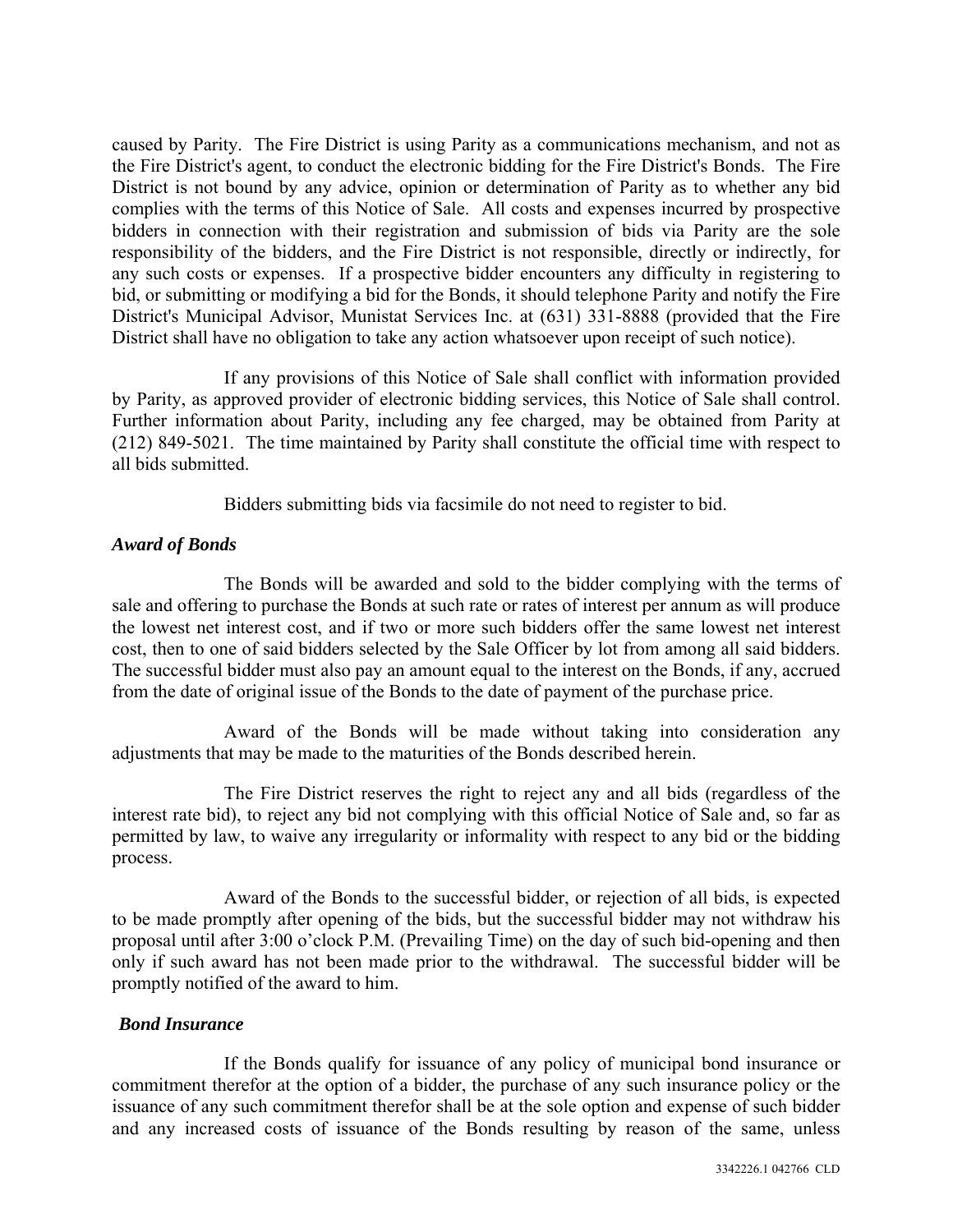otherwise paid, shall be paid by such bidder. Any failure of the Bonds to be so insured or of any such policy of insurance to be issued, shall not constitute cause for a failure or refusal by the purchaser of the Bonds to accept delivery of and pay for said Bonds in accordance with the terms hereof.

#### *Use of Proceeds*

The proceeds of the Bonds will be issued for the purposes described in the section entitled "*Authorization and Purpose for the Bonds*" in the Preliminary Official Statement (as hereinafter defined).

# *Payment and Security for the Bonds*

The Bonds shall be general obligations of the Fire District. The Local Finance Law requires the Fire District to pledge its faith and credit for the payment of the principal of the Bonds and the interest thereon and to make annual appropriations for the amounts required for the payment of such interest and the redemption of the Bonds. For the payment of such principal of and interest on the Bonds, the Fire District has the power and statutory authorization to require the levy of ad valorem taxes on all taxable real property in the Fire District, subject to certain statutory limitations imposed by Chapter 97 of the New York Laws of 2011, as amended (the "Tax Levy Limit Law"). **See "Tax Levy Limit Law," in the Preliminary Official Statement, dated May 22, 2019 (the "Preliminary Official Statement"), circulated in connection with the sale of the Bonds, which shall be supplemented by the final official statement to be dated June 5, 2019 (the "Official Statement").** 

#### *Debt Statement*

The population of the Fire District is estimated to be 39,000 according to Fire District estimates. As of May 22, 2019, the full valuation of real property subject to taxation by the Fire District is \$1,896,076,395, its debt limit is \$56,882,292, and its total net indebtedness (exclusive of the Bonds) is \$0. The issuance of the Bonds will increase the net indebtedness of the Fire District by \$2,825,000.

# *Delivery of the Bonds and Assignment of CUSIP Numbers*

The Bonds will be delivered to the purchaser or to DTC and shall be paid for in Federal Funds on or about June 20, 2019, at such place in New York City, and on such business day and at such hour as the Sale Officer shall fix on three business days' notice to the successful bidder, or at such other place and time as may be agreed upon with the successful bidder. The deposit of the Bonds with DTC under a book-entry system requires the assignment of CUSIP numbers prior to delivery. It shall be the responsibility of the Fire District's Municipal Advisor to obtain CUSIP numbers for the Bonds within one day after distribution of the Notice of Sale for the Bonds. The Fire District will not be responsible for any delay occasioned by the inability to deposit the Bonds with DTC due to the failure of the Fire District's Municipal Advisor to obtain such numbers and to supply them to the Fire District in a timely manner. All expenses in relation to the printing of CUSIP numbers on the Bonds shall be paid for by the Fire District; provided, however, that the CUSIP Service Bureau charge for the assignment of said numbers shall be paid for by the successful bidder.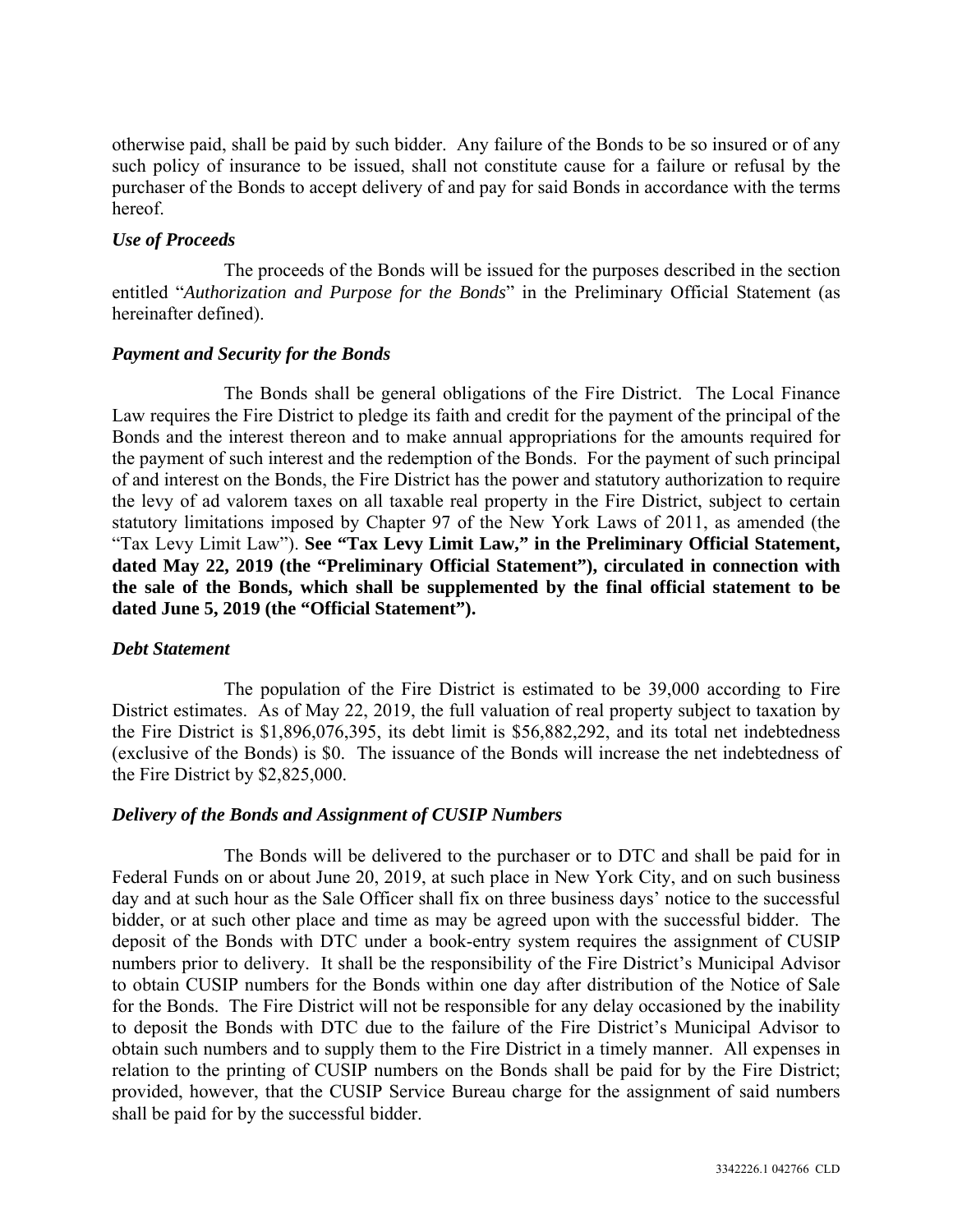# *Legal Opinion*

The successful bidder will be furnished without cost with the approving opinion of the law firm of Hawkins Delafield & Wood LLP, New York, New York ("Bond Counsel"), substantially as set forth in Appendix C of the Preliminary Official Statement.

#### *Tax Exemption*

The successful bidder may at its option refuse to accept the Bonds if prior to their delivery the opinion of Bond Counsel is not delivered or if any income tax law of the United States of America is hereafter enacted which shall provide that the interest thereon is taxable, or shall be taxable at a future date, for federal income tax purposes, and in such case the successful bidder will be relieved of its contractual obligations arising from the acceptance of its proposal.

The Internal Revenue Code of 1986, as amended (the "Code"), establishes certain ongoing requirements that must be met subsequent to the issuance and delivery of the Bonds in order that interest on the Bonds be and remain excludable from gross income under Section 103 of the Code. Concurrently with the delivery of the Bonds, the Fire District will execute a Tax Certificate, which will contain provisions and procedures relating to compliance with the requirements of the Code and a certification to the effect that the Fire District will comply with the provisions and procedures set forth therein and that it will do and perform all acts and things necessary or desirable to assure that interest paid on the Bonds is excludable from gross income under Section 103 of the Code.

Upon delivery of the Bonds, Bond Counsel will deliver an opinion that states that, under existing statutes and court decisions and assuming continuing compliance with the provisions and procedures set forth in the Tax Certificate, (i) interest on the Bonds is excluded from gross income for federal income tax purposes pursuant to Section 103 of the Code; and (ii) interest on the Bonds is not treated as a preference item in calculating the alternative minimum tax under the Code. In addition, the opinion of Bond Counsel will state that, under existing statutes, interest on the Bonds is exempt from personal income taxes of New York State and its political subdivisions, including The City of New York.

The Fire District will designate the Bonds as "qualified tax-exempt obligations" pursuant to the provisions of Section 265 of the Code.

# *Obligation of Winning Bidder to Deliver an Issue Price Certificate at Closing*

By submitting a bid, each bidder is certifying that its bid is a firm offer to purchase the Bonds, is a good faith offer which the bidder believes reflects current market conditions, and is not a "courtesy bid" being submitted for the purpose of assisting in meeting the competitive sale requirements relating to the establishment of the "issue price" of the Bonds pursuant to Section 148 of the Code, including the requirement that bids be received from at least three (3) underwriters of municipal bonds who have established industry reputations for underwriting new issuances of municipal bonds (the "Competitive Sale Requirements"). The Municipal Advisor will advise the winning bidder if the Competitive Sale Requirements were met at the same time it notifies the winning bidder of the award of the Bonds. **Bids will not be subject to cancellation in the event that the Competitive Sale Requirements are not satisfied.**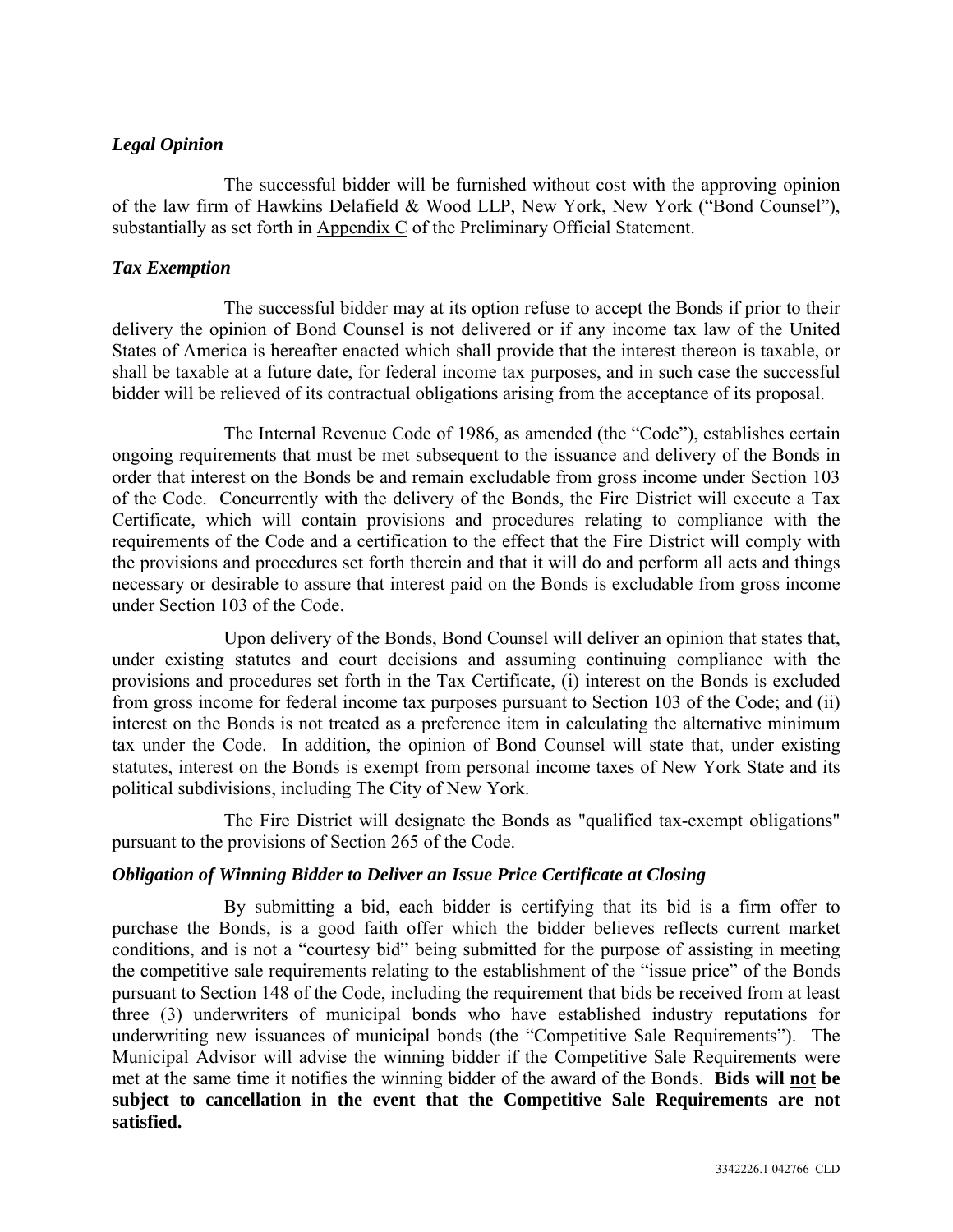The winning bidder shall, within one (1) hour after being notified of the award of the Bonds, advise the Municipal Advisor by electronic transmission or writing by facsimile transmission of the reasonably expected initial public offering price or yield of each maturity of the Bonds (the "Initial Reoffering Prices") as of the date of the award.

By submitting a bid, the winning bidder agrees (unless the winning bidder is purchasing the Bonds for its own account and not with a view to distribution or resale to the public) that if the Competitive Sale Requirements are not met, it will elect and satisfy either option (1) or option (2) described below. *Such election must be made on the bid form submitted by each bidder*. *In the event a bidder submits a bid via Parity, such bidder must notify the Munistat Services, Inc. by email (tcartwright@munistat.com) as to such election at the time such bid is submitted.* 

(1) **Hold the Price**. The winning bidder:

(a) will make a bona fide offering to the public of all of the Bonds at the Initial Reoffering Prices and provide Bond Counsel with reasonable supporting documentation, such as a copy of the pricing wire or equivalent communication, the form of which is acceptable to Bond Counsel,

(b) will neither offer nor sell to any person any Bonds within a maturity at a price that is higher, or a yield that is lower, than the Initial Reoffering Price of such maturity until the earlier of (i) the date on which the winning bidder has sold to the public at least 10 percent of the Bonds of such maturity at a price that is no higher, or a yield that is no lower, than the Initial Reoffering Price of such maturity or (ii) the close of business on the  $5<sup>th</sup>$  business day after the date of the award of the Bonds, and

(c) has or will include within any agreement among underwriters, any selling group agreement and each retail distribution agreement (to which the winning bidder is a party) relating to the initial sale of the Bonds to the public, together with the related pricing wires, language obligating each underwriter to comply with the limitations on the sale of the Bonds as set forth above.

# (2) **Follow the Price**. The winning bidder:

(a) will make a bona fide offering to the public of all of the Bonds at the Initial Reoffering Prices and provide the Issuer with reasonable supporting documentation, such as a copy of the pricing wire or equivalent communication, the form of which is acceptable to Bond Counsel,

(b) will report to the Issuer information regarding the first price that at least 10 percent of the Bonds within each maturity of the Bonds have been sold to the public,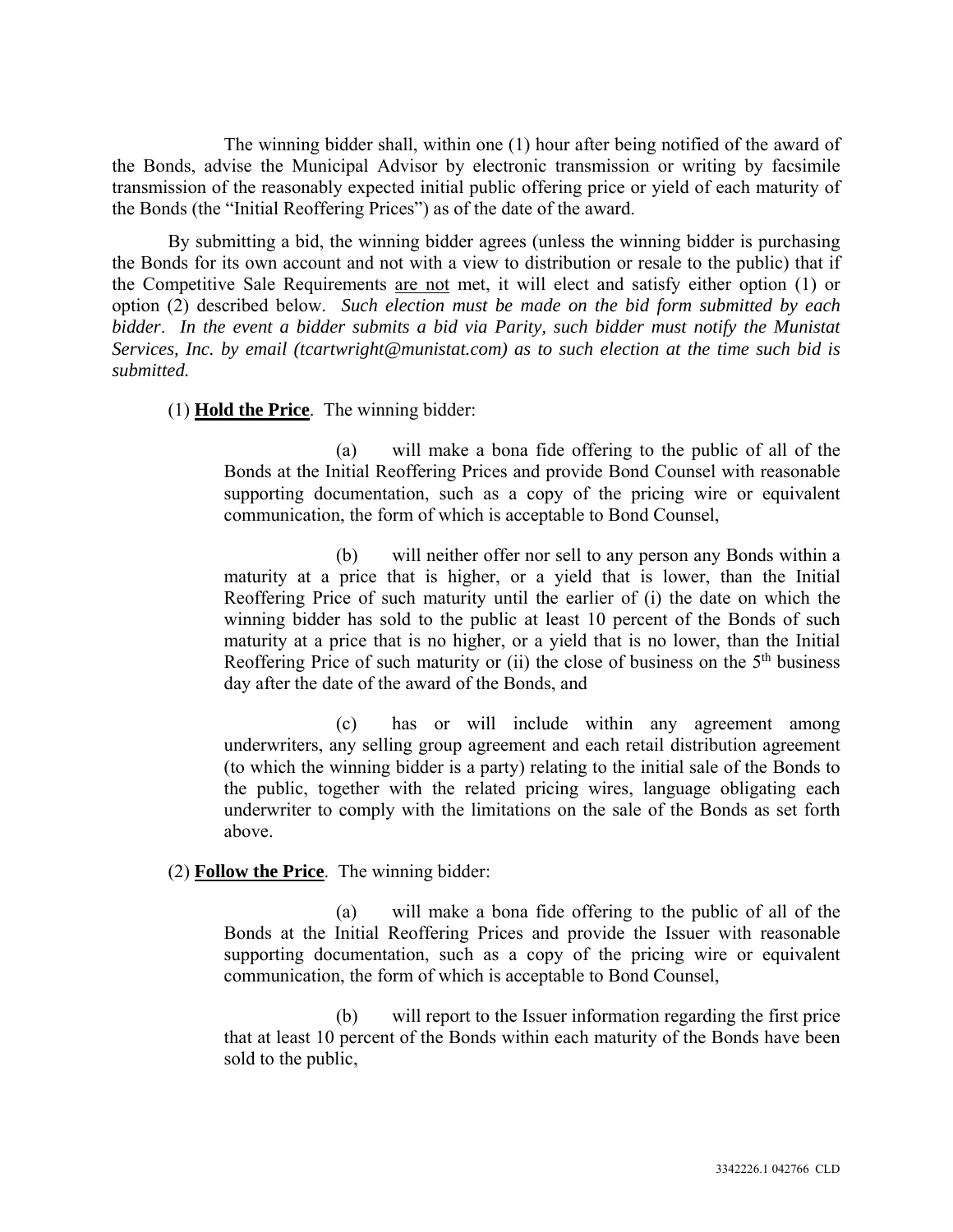(c) will provide the Issuer with reasonable supporting documentation or certifications of such sale prices the form of which is acceptable to Bond Counsel. This reporting requirement, which may extend beyond the closing date of the Bonds, will continue until such date that the requirement set forth in paragraph (b) above for each maturity of the Bonds is satisfied, and

(d) has or will include within any agreement among underwriters, any selling group agreement and each retail distribution agreement (to which the winning bidder is a party) relating to the initial sale of the Bonds to the public, together with the related pricing wires, language obligating each underwriter to comply with the reporting requirement described above.

For purposes of the "hold the price" or "follow the price" requirement, a "maturity" refers to Bonds that have the same interest rate, credit and payment terms.

Regardless of whether or not the Competitive Sale Requirements were met, the winning bidder shall submit to the Issuer a certificate (the "Reoffering Price Certificate"), satisfactory to Bond Counsel, prior to the delivery of the Bonds stating the applicable facts as described above. *The form of Reoffering Price Certificate is available by contacting Bond Counsel or the Municipal Advisor*.

If the winning bidder has purchased the Bonds for its own account and not with a view to distribution or resale to the public, then, whether or not the Competitive Sale Requirements were met, the Reoffering Price Certificate will recite such facts and identify the price or prices at which the purchase of the Bonds was made.

For purposes of this Notice, the "public" does not include the winning bidder or any person that agrees pursuant to a written contract with the winning bidder to participate in the initial sale of the Bonds to the public (such as a retail distribution agreement between a national lead underwriter and a regional firm under which the regional firm participates in the initial sale of the Bonds to the public). In making the representations described above, the winning bidder must reflect the effect on the offering prices of any "derivative products" (e.g., a tender option) used by the bidder in connection with the initial sale of any of the Bonds.

#### *Official Statement, Continuing Disclosure and Compliance History*

The Preliminary Official Statement is in a form "deemed final" by the Fire District for the purpose of Securities and Exchange Commission Rule 15c2-12 ("Rule 15c2-12") but may be modified or supplemented as noted herein. In order to assist bidders in complying with Rule 15c2-12 and as part of the Fire District's contractual obligation arising from its acceptance of the successful bidder's proposal, at the time of the delivery of the Bonds the Fire District will provide an executed copy of its "*Undertaking to Provide Continuing Disclosure*" (the "Undertaking"). The form of said Undertaking is set forth as Appendix D in the Preliminary Official Statement.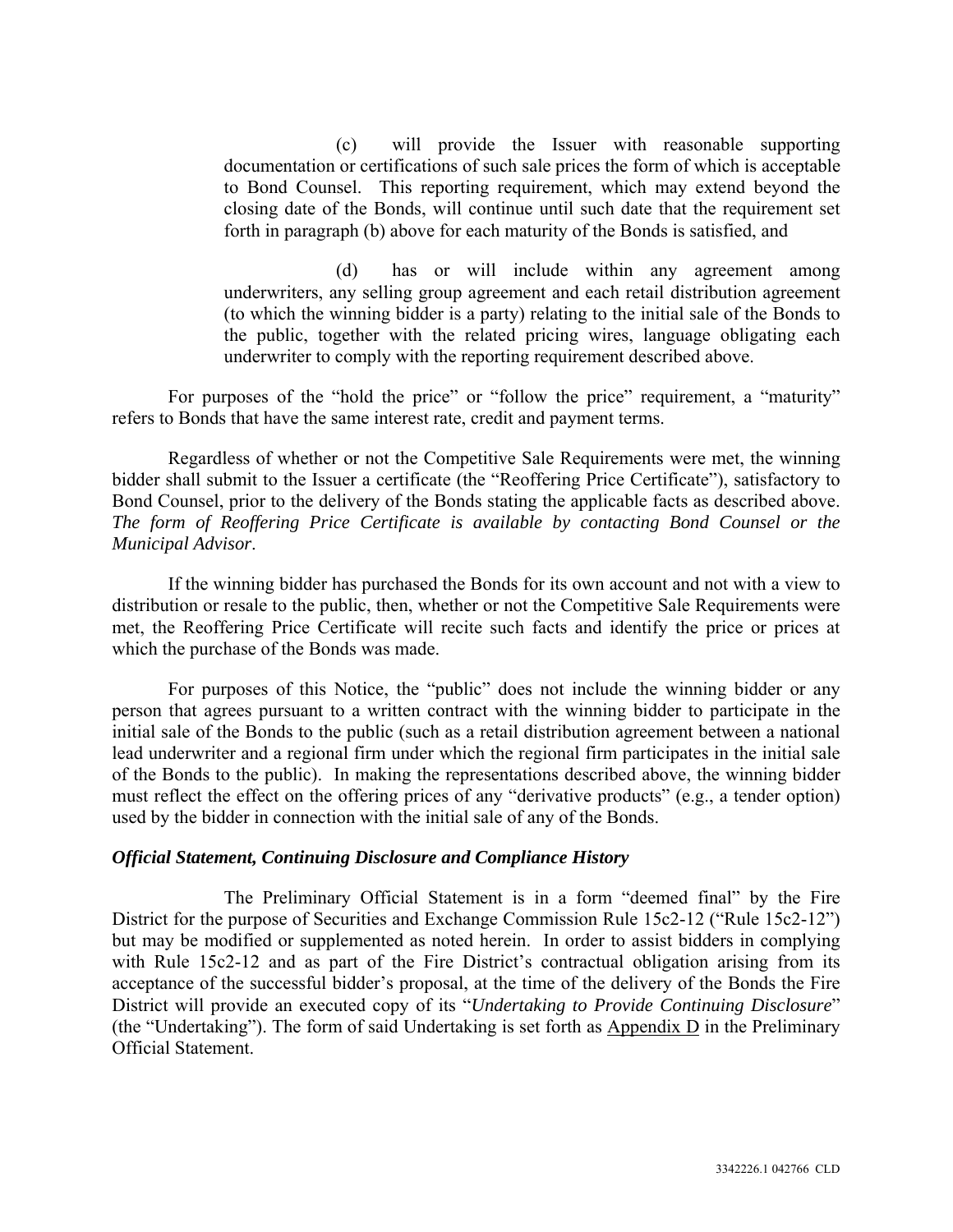The Fire District will provide a reasonable number of Official Statements to the successful bidder within seven (7) business days following receipt of a written request therefor made to the Fire District and its Municipal Advisor. Such request may specify the applicable (a) offering price(s), (b) selling compensation, (c) rating(s), (d) credit enhancement and (e) identity and complete name of such bidder and any participating underwriters, and if so, the Preliminary Official Statement will be modified or supplemented by the information so specified. Neither the Fire District nor its Municipal Advisor shall be liable in any manner for any delay, inaccuracy or omission on the part of the successful bidder with respect to such request, nor shall the Fire District's failure, as a result thereof, to provide the Official Statement within the above time period, constitute cause for a failure or refusal by such bidder to accept delivery of and pay for the Bonds in accordance with the terms hereof.

#### *Documents Accompanying the Delivery of the Bonds*

The obligation hereunder to deliver or accept the Bonds pursuant hereto shall be conditioned on the availability to the successful bidder and delivery at the time of delivery of the Bonds of the opinion of Bond Counsel and (i) a certificate of the Fire District Attorney, dated the date of delivery of the Bonds, to the effect that there is no controversy or litigation of any nature pending or threatened to restrain or enjoin the issuance, sale, execution or delivery of the Bonds, or in any way contesting or affecting the validity of the Bonds or any of the proceedings taken with respect to the issuance and sale thereof or the application of moneys to the payment of the Bonds, and further stating that there is no controversy or litigation of any nature now pending or threatened by or against the Fire District wherein an adverse judgment or ruling could have a material adverse impact on the financial condition of the Fire District or adversely affect the power of the Fire District to levy, collect and enforce the collection of taxes or other revenues for the payment of its Bonds, which has not been disclosed in the Official Statement; (ii) a certificate of the Fire District Treasurer to the effect that as of the date of the Official Statement and at all times subsequent thereto, up to and including the time of the delivery of the Bonds, the Official Statement did not and does not contain any untrue statement of a material fact or omit to state a material fact necessary to make the statements herein, in the light of the circumstances under which they were made, not misleading, and further stating that there has been no adverse material change in the financial condition of the Fire District since the date of the Official Statement to the date of issuance of the Bonds (and having attached thereto a copy of the Official Statement); (iii) certificates signed by the Fire District Treasurer evidencing payment for the Bonds; (iv) a signature certificate evidencing the due execution of the Bonds, including statements that (a) no litigation of any nature is pending or, to the knowledge of the signers, threatened, restraining or enjoining the issuance and delivery of the Bonds or the levy and collection of taxes to pay the principal of and interest thereon, nor in any manner questioning the proceedings and authority under which the Bonds were authorized or affecting the validity of the Bonds thereunder, (b) neither the corporate existence or boundaries of the Fire District nor the title of the signers to their respective offices is being contested, and (c) no authority or proceedings for the issuance of the Bonds have been repealed, revoked or rescinded, and (v) a Tax Certificate executed by the Fire District Treasurer, as described under "*TAX MATTERS*" in the Preliminary Official Statement.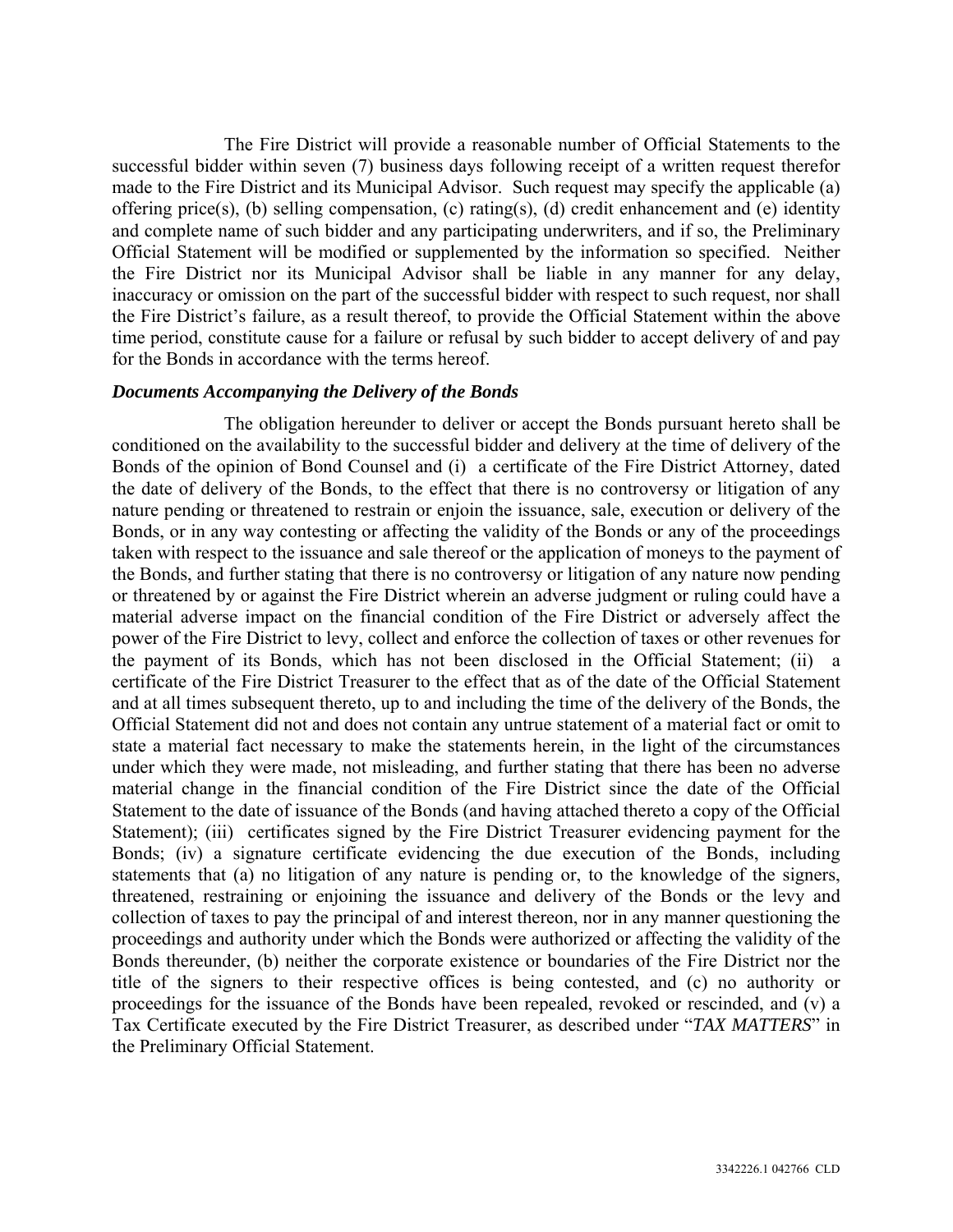#### *Additional Information*

Copies of the Notice of Sale and the Preliminary Official Statement are available in electronic format on the website of the Fire District's Municipal Advisor, Munistat Services, Inc. ("www.munistat.com") or may be obtained upon request from the offices of Munistat Services, Inc., 12 Roosevelt Avenue, Port Jefferson Station, New York 11776, telephone number (631) 331-8888.

Dated: May 22, 2019 Ronald Reale, Fire District Treasurer and Chief Fiscal Officer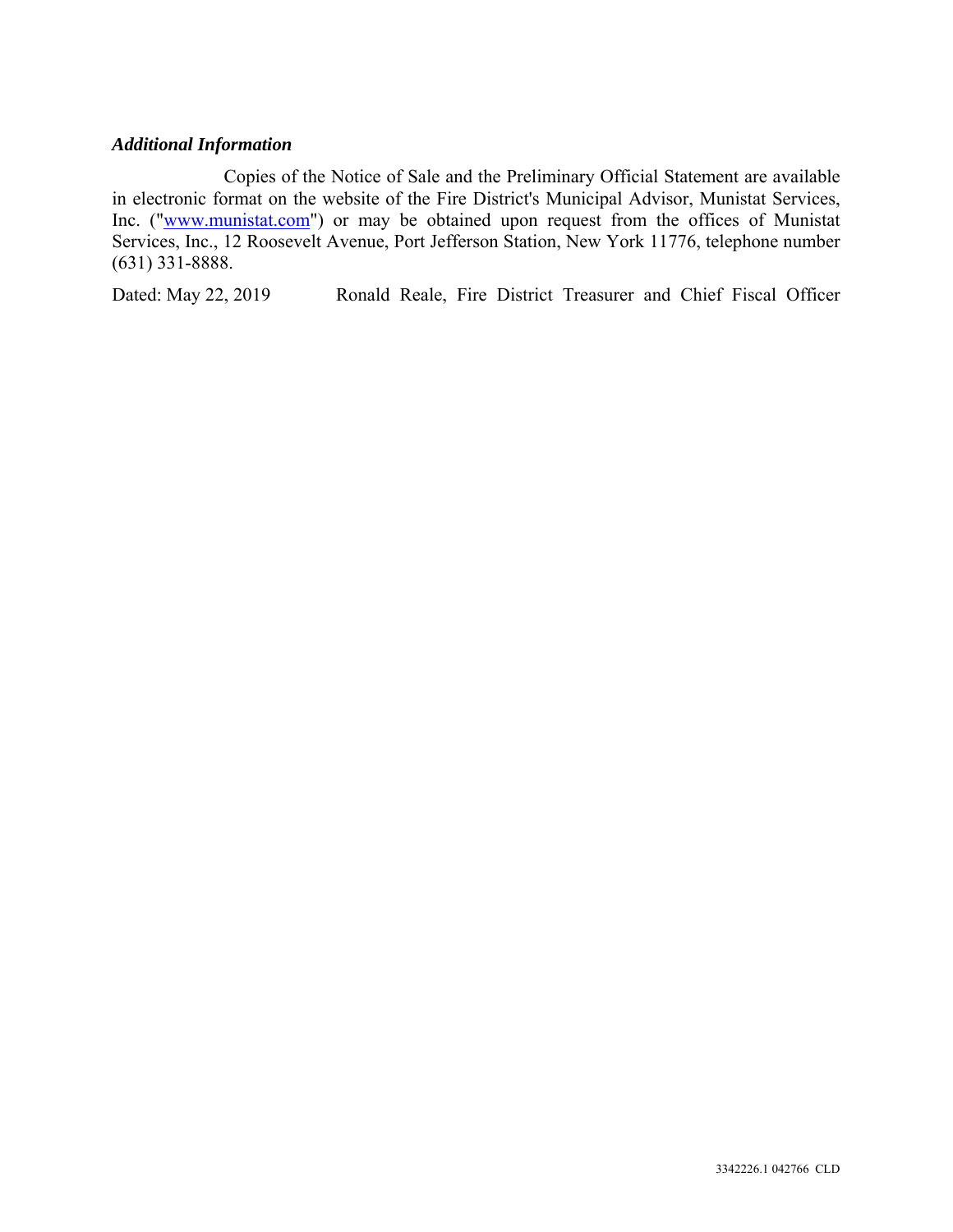#### **PROPOSAL FOR BONDS**

*(\$2,825,000 Fire District Serial Bonds-2019)* 

Ronald Reale June 5, 2019 Fire District Treasurer Coram Fire District, in the Town of Brookhaven, Suffolk County, New York c/o Munistat Services, Inc. 12 Roosevelt Avenue Port Jefferson Station, New York

#### Dear Mr. Reale:

Subject to the provisions and in accordance with the terms of the annexed Notice of Sale dated May 22, 2019, which is hereby made a part of this Proposal, we offer to purchase all of the \$2,825,000 Fire District Serial Bonds-2019 of the Coram Fire District, in the Town of Brookhaven, Suffolk County, New York, described in said Notice of Sale, and to pay therefor the price of \$2,825,000 plus a premium of \$\_\_\_\_\_\_\_\_\_\_\_\_\_\_\_\_\_\_\_\_\_\_\_) (**premium not to exceed \$150,000**), plus interest, if any, accrued on said Bonds from their date to the date of their delivery, provided that the Bonds maturing in the several years set forth below shall bear interest from their date until maturity at the respective rates per annum stated in the following table:

|                                     | $\frac{0}{0}$ | Bonds maturing in the year 2028, at | $\frac{0}{0}$ |
|-------------------------------------|---------------|-------------------------------------|---------------|
| Bonds maturing in the year 2021, at | $\%$          | Bonds maturing in the year 2029, at | $\%$          |
|                                     | $\%$          |                                     | $\%$          |
| Bonds maturing in the year 2023, at | $\%$          | Bonds maturing in the year 2031, at | $\frac{0}{0}$ |
| Bonds maturing in the year 2024, at | $\frac{0}{0}$ | Bonds maturing in the year 2032, at | $\frac{0}{0}$ |
|                                     | $\%$          | Bonds maturing in the year 2033, at | $\frac{0}{0}$ |
| Bonds maturing in the year 2026, at | $\frac{0}{0}$ | Bonds maturing in the year 2034, at | $\frac{0}{0}$ |
| Bonds maturing in the year 2027, at | $\%$          |                                     |               |

#### **No Good Faith Deposit is required for the Bonds.**

The following is our computation of the net interest cost, made as provided in the above-mentioned Notice of Sale, but not constituting any part of the foregoing Proposal for the purchase of \$2,825,000 bonds under the foregoing Proposal:

|                                                                                                                    |             | (four decimals)           |
|--------------------------------------------------------------------------------------------------------------------|-------------|---------------------------|
| Please check one of the following:                                                                                 |             |                           |
| We are purchasing the Bonds for our own account<br>and not with a view to distribution or resale to the<br>public. |             | $\mathbf{B} \mathbf{v}$ : |
| $-$ or $-$                                                                                                         | Telephone ( |                           |
| In the event the Competitive Sale Requirements<br>are not met, we hereby elect to                                  | Facsimile ( |                           |
| Hold the Price                                                                                                     |             |                           |
| Follow the Price                                                                                                   |             |                           |
|                                                                                                                    |             |                           |
|                                                                                                                    |             |                           |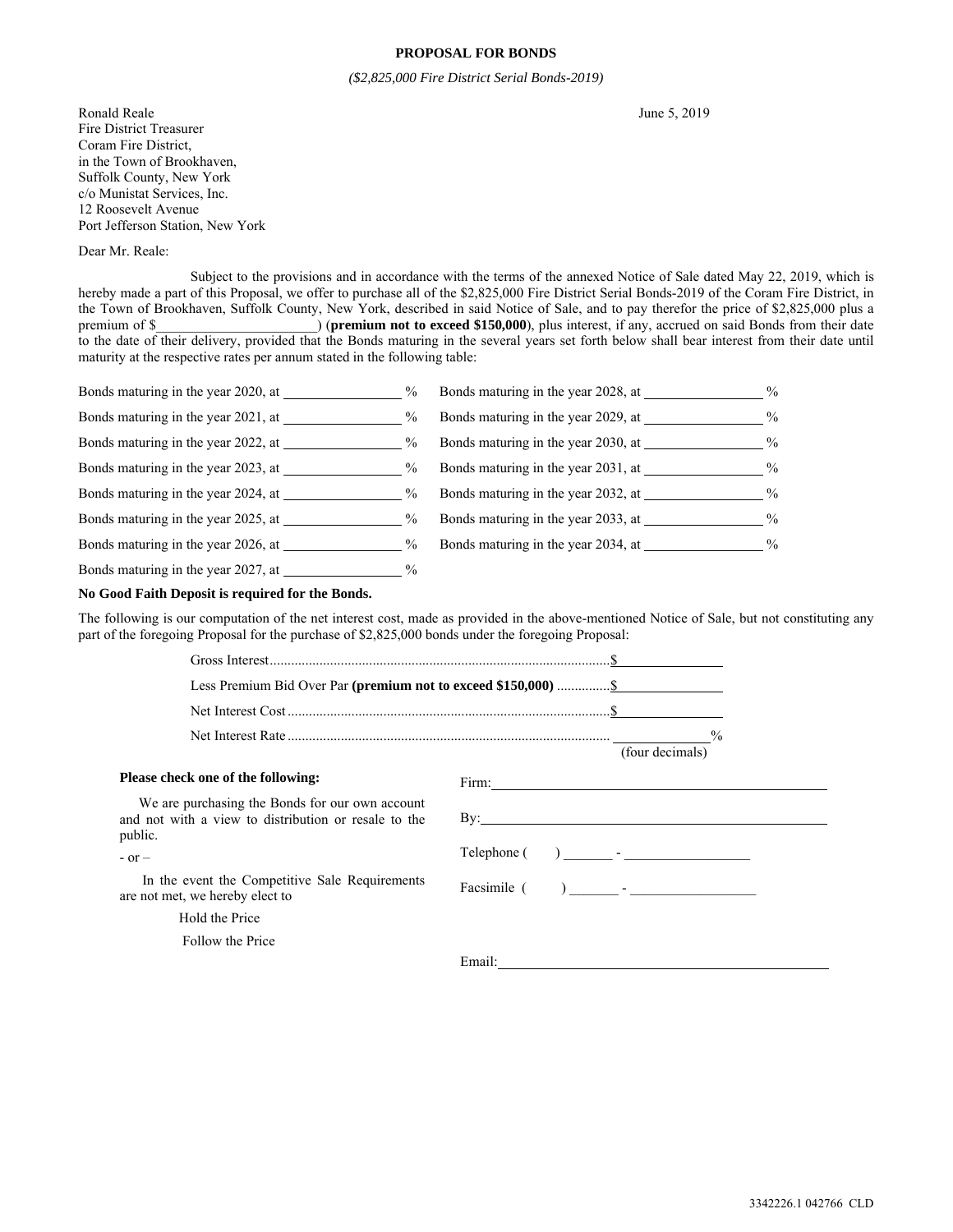#### FORM OF OPINION OF BOND COUNSEL

Hawkins Delafield & Wood LLP 7 World Trade Center 250 Greenwich Street New York, New York 10007

June 20, 2019

The Board of Fire Commissioners of the Coram Fire District, in the Town of Brookhaven, Suffolk County, New York

Ladies and Gentlemen:

We have acted as Bond Counsel to the Coram Fire District, in the Town of Brookhaven, Suffolk County (the "Fire District"), a district corporation of the State of New York, and have examined a record of proceedings relating to the authorization, sale and issuance of the Fire District's \$2,825,000 Fire District Serial Bonds-2019 (the "Bonds"), dated and delivered on the date hereof.

In such examination, we have assumed the genuineness of all signatures, the authenticity of all documents submitted to us as originals and the conformity with originals of all documents submitted to us as copies thereof.

Based on and subject to the foregoing, and in reliance thereon, as of the date hereof, we are of the following opinions:

1. The Bonds are valid and legally binding general obligations of the Fire District for which the Fire District has validly pledged its faith and credit and, unless paid from other sources, all the taxable real property within the Fire District is subject to the levy of ad valorem real estate taxes to pay the Bonds and interest thereon, subject to certain statutory limitations imposed by Chapter 97 of the New York Laws of 2011, as amended. The enforceability of rights or remedies with respect to such Bonds may be limited by bankruptcy, insolvency or other laws affecting creditors' rights or remedies heretofore or hereafter enacted.

2. Under existing statutes and court decisions and assuming continuing compliance with certain tax certifications described herein, (i) interest on the Bonds is excluded from gross income for federal income tax purposes pursuant to Section 103 of the Internal Revenue Code of 1986, as amended (the "Code"), and (ii) interest on the Bonds is not treated as a preference item in calculating the alternative minimum tax under the Code.

The Code establishes certain requirements which must be met subsequent to the issuance of the Bonds in order that the interest on the Bonds be and remain excluded from gross income for federal income tax purposes under Section 103 of the Code. These requirements include, but are not limited to, requirements relating to the use and expenditure of proceeds of the Bonds, restrictions on the investment of proceeds of the Bonds prior to expenditure and the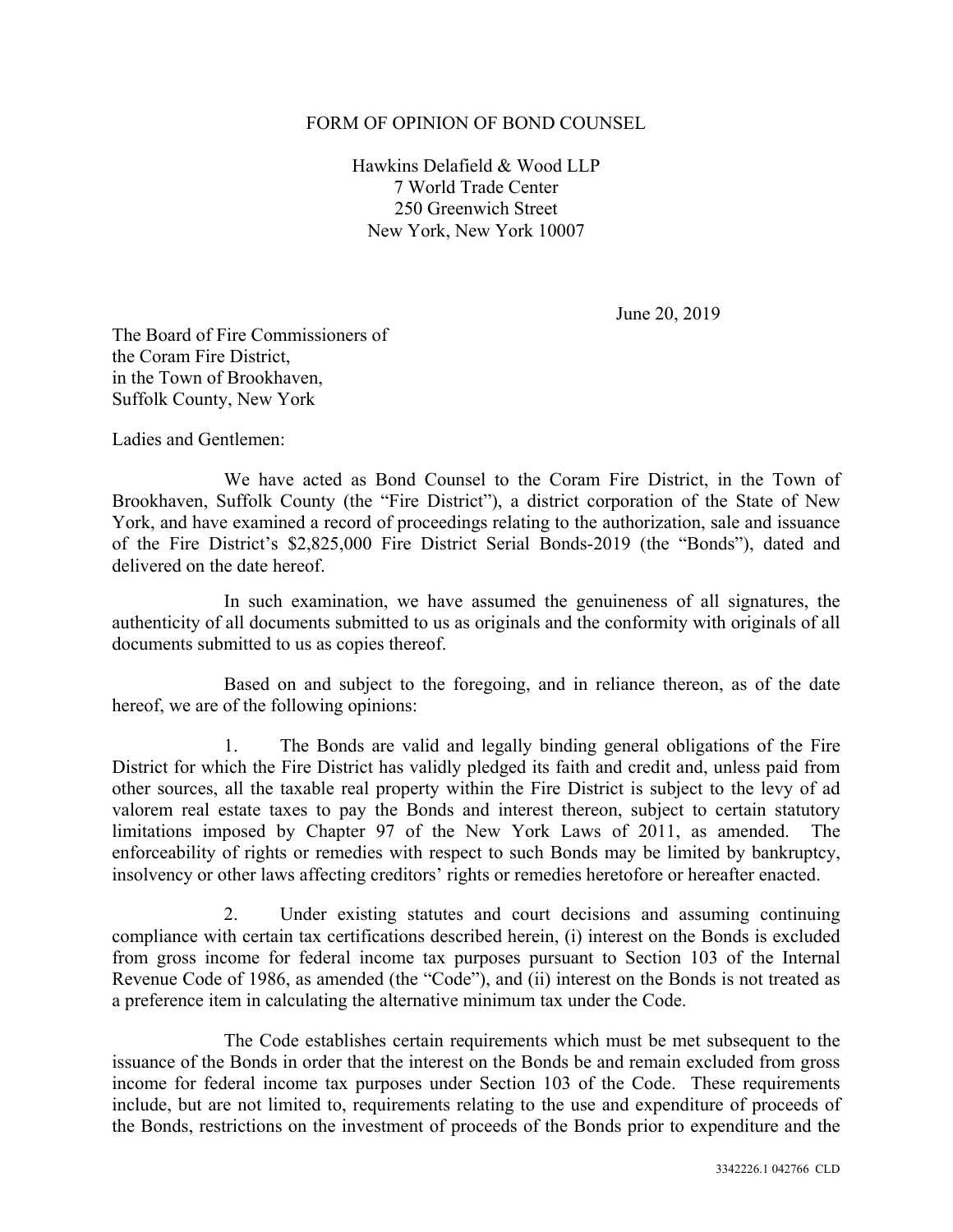requirement that certain earnings be rebated to the federal government. Noncompliance with such requirements may cause the interest on the Bonds to become subject to federal income taxation retroactive to the date of issuance thereof, irrespective of the date on which such noncompliance occurs or is ascertained.

On the date of issuance of the Bonds, the Fire District will execute a Tax Certificate relating to the Bonds containing provisions and procedures pursuant to which such requirements can be satisfied. In executing the Tax Certificate, the Fire District represents that it will comply with the provisions and procedures set forth therein and that it will do and perform all acts and things necessary or desirable to assure that the interest on the Bonds will, for federal income tax purposes, be excluded from gross income.

In rendering the opinion in this paragraph 2, we have relied upon and assumed (i) the material accuracy of the Fire District's representations, statements of intention and reasonable expectations, and certifications of fact contained in the Tax Certificate with respect to matters affecting the status of the interest on the Bonds, and (ii) compliance by the Fire District with the procedures and representations set forth in the Tax Certificate as to such tax matters.

3. Under existing statutes, interest on the Bonds is exempt from personal income taxes of New York State and its political subdivisions, including The City of New York.

We express no opinion as to any other federal, state or local tax consequences arising with respect to the Bonds, or the ownership or disposition thereof, except as stated in paragraphs 2 and 3 above. We render our opinion under existing statutes and court decisions as of the date hereof, and assume no obligation to update, revise or supplement our opinion to reflect any action hereafter taken or not taken, any fact or circumstance that may hereafter come to our attention, any change in law or interpretation thereof that may hereafter occur, or for any other reason. We express no opinion as to the consequence of any of the events described in the preceding sentence or the likelihood of their occurrence. In addition, we express no opinion on the effect of any action taken or not taken in reliance upon an opinion of other counsel regarding federal, state or local tax matters, including, without limitation, exclusion from gross income for federal income tax purposes of interest on the Bonds.

We give no assurances as to the adequacy, sufficiency or completeness of the Preliminary Official Statement and/or Official Statement relating to the Bonds or any proceedings, reports, correspondence, financial statements or other documents, containing financial or other information relative to the Fire District, which have been or may hereafter be furnished or disclosed to purchasers of ownership interests in the Bonds.

Very truly yours,

/s/ Hawkins Delafield & Wood LLP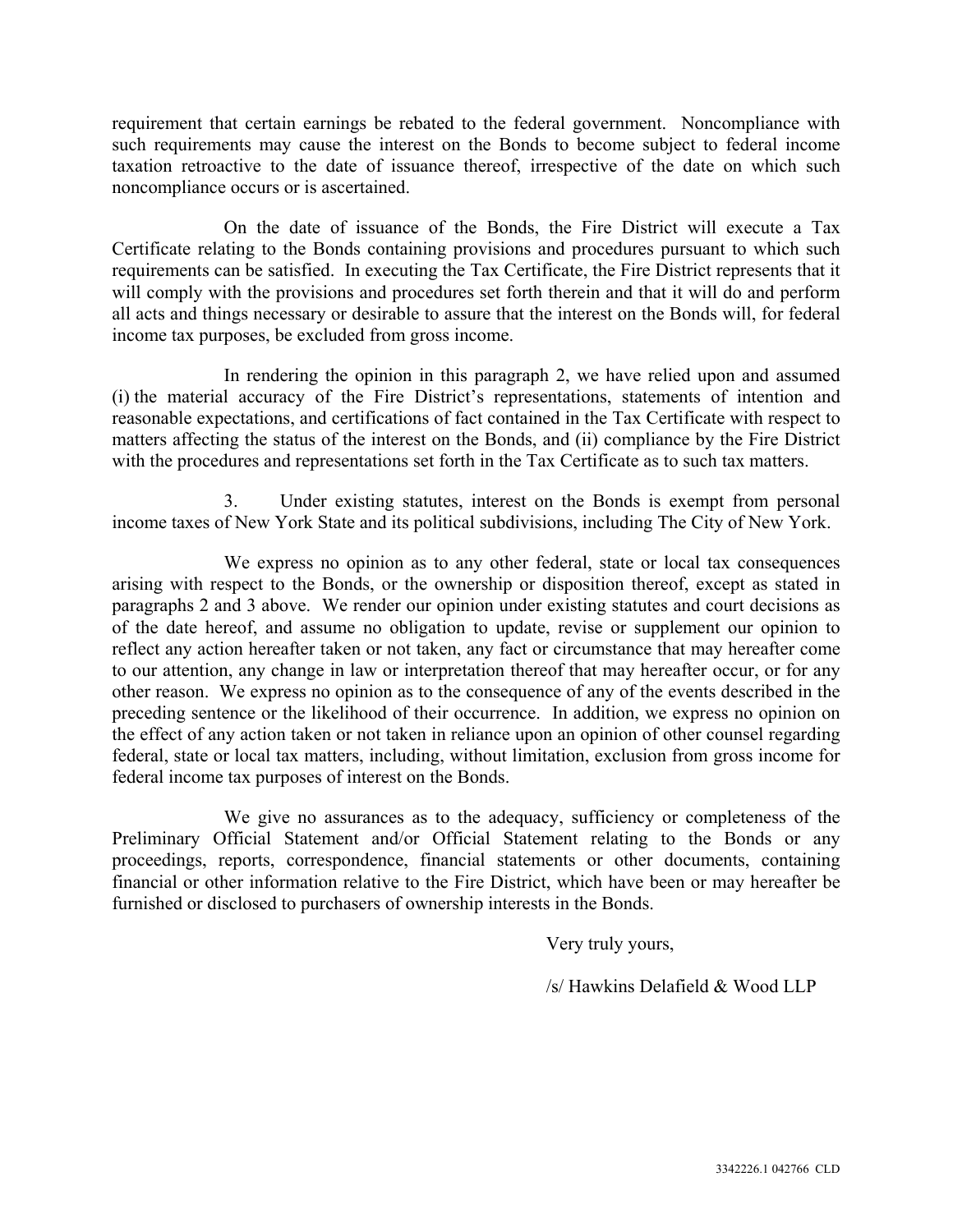#### **UNDERTAKING TO PROVIDE CONTINUING DISCLOSURE**

Section 1. Definitions

"Annual Information" shall mean the information specified in Section 3 hereof.

"EMMA" shall mean the Electronic Municipal Market Access System implemented by the MSRB.

"Financial Obligation" means "financial obligation" as such term is defined in the Rule.

"GAAP" shall mean generally accepted accounting principles as in effect from time to time in the United States.

"Holder" shall mean any registered owner of the Securities and any beneficial owner of Securities within the meaning of Rule 13d-3 under the Securities Exchange Act of 1934.

"Issuer" shall mean the Coram Fire District, in the Town of Brookhaven, Suffolk County, New York, a district corporation of the State of New York.

"MSRB" shall mean the Municipal Securities Rulemaking Board established in accordance with the provisions of Section 15B(b)(1) of the Securities Exchange Act of 1934, or any successor thereto or to the functions of the MSRB contemplated by this Agreement.

"Purchaser" shall mean the financial institution referred to in the Certificate of Award executed by the Fire District Treasurer as of May 22, 2019.

"Rule" shall mean Rule 15c2-12 promulgated by the SEC under the Securities Exchange Act of 1934 (17 CFR Part 240, §240.15c2-12), as amended, as in effect on the date of this Undertaking, including any official interpretations thereof issued either before or after the effective date of this Undertaking which are applicable to this Undertaking.

"Securities" shall mean the Issuer's **\$2,825,000 Fire District Serial Bonds-2019**, dated June 20, 2019, maturing in various principal amounts on June 1 in each of the years 2020 to 2034, inclusive, and delivered on the date hereof.

Section 2. Obligation to Provide Continuing Disclosure. (a) The Issuer hereby undertakes, for the benefit of Holders of the Securities, to provide or cause to be provided either directly or through Munistat Services, Inc., 12 Roosevelt Avenue, Port Jefferson Station, New York, 11776, to the EMMA System:

> (i) no later than nine (9) months following the end of each fiscal year, commencing with the fiscal year ending December 31, 2019, the Annual Information relating to such fiscal year, together with audited financial statements of the Issuer for such fiscal year if audited financial statements are then available; provided, however, that if audited financial statements are not then available, unaudited financial statements shall be provided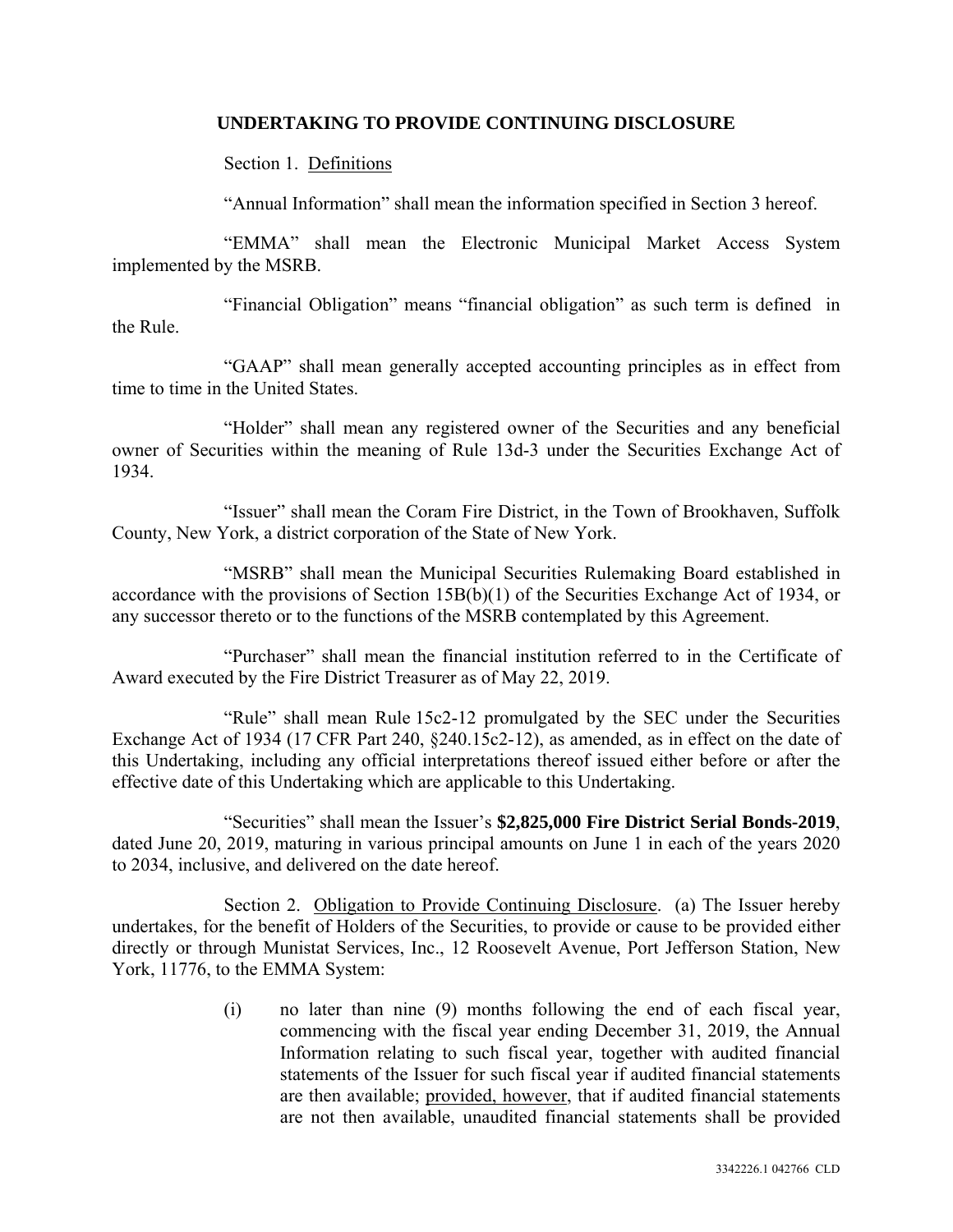with the Annual Information no later than nine (9) months following the end of each fiscal year, and audited financial statements, if any, shall be delivered to the EMMA System within sixty (60) days after they become available and in no event later than one (1) year after the end of each fiscal year; provided further, however, that the unaudited financial statement shall be provided for any fiscal year only if the Issuer has made a determination that providing such unaudited financial statement would be compliant with federal securities laws, including Rule 10b-5 of the Securities Exchange Act of 1934 and Rule 17(a)(2) of the Securities Act of 1933; and

- (ii) in a timely manner, not in excess of ten (10) business days after the occurrence of such event, notice of any of the following events with respect to the Securities:
	- (i) principal and interest payment delinquencies;
	- (ii) non-payment related defaults, if material;
	- (iii) unscheduled draws on debt service reserves reflecting financial difficulties;
	- (iv) unscheduled draws on credit enhancements reflecting financial difficulties;
	- (v) substitution of credit or liquidity providers, or their failure to perform;
	- (vi) adverse tax opinions, the issuance by the Internal Revenue Service of proposed or final determinations of taxability, Notices of Proposed Issue (IRS Form 5701-TEB) or other material notices of determinations with respect to the tax status of the Securities, or other material events affecting the tax status of the Securities;
	- (vii) modifications to rights of Securities holders, if material;
	- (viii) Bond calls, if material, and tender offers;
	- (ix) defeasances;
	- (x) release, substitution, or sale of property securing repayment of the Securities, if material;
	- (xi) rating changes;
	- (xii) bankruptcy, insolvency, receivership or similar event of the Issuer;

 Note to clause (12): For the purposes of the event identified in clause (12) above, the event is considered to occur when any of the following occur: the appointment of a receiver, fiscal agent or similar officer for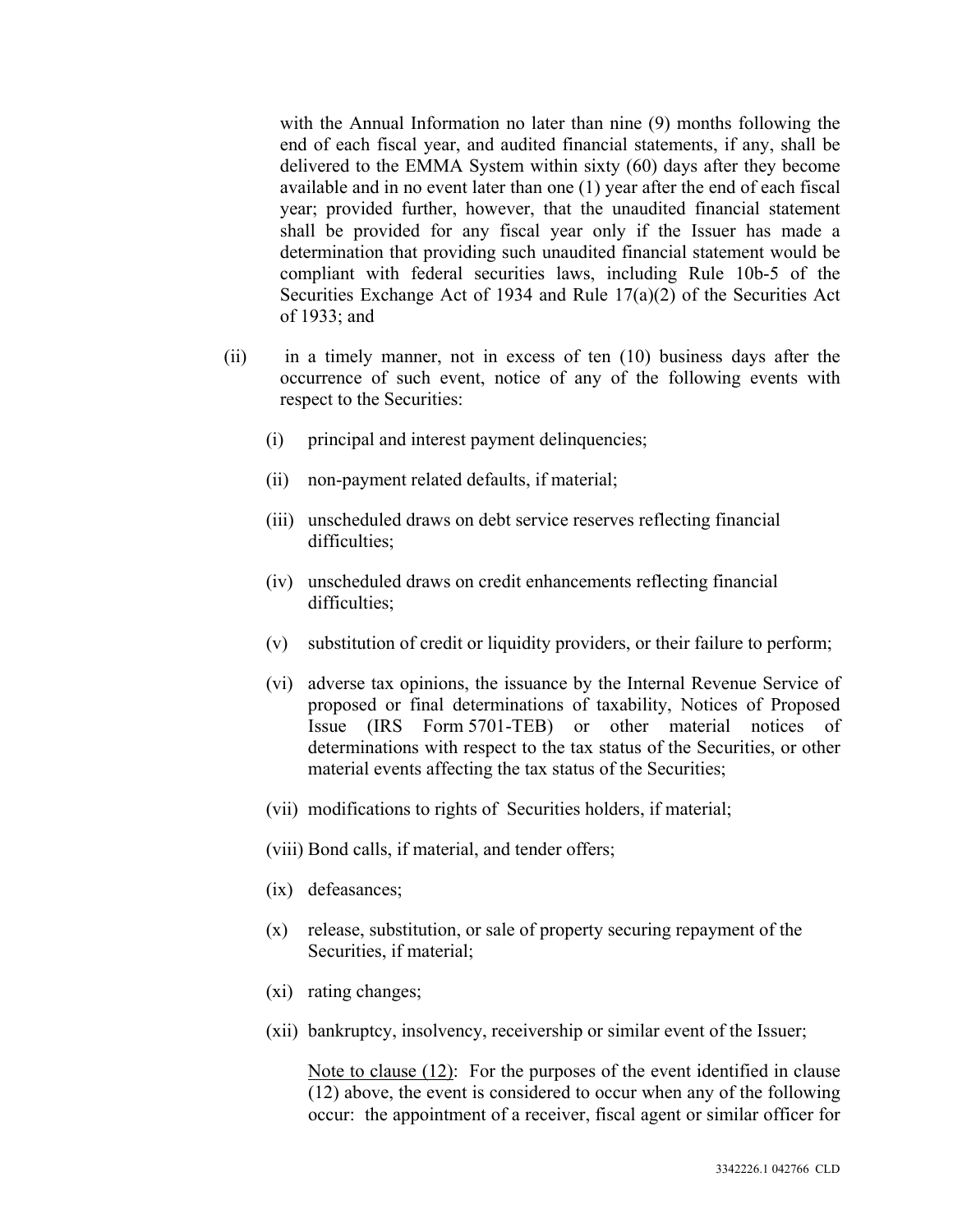the Issuer in a proceeding under the U.S. Bankruptcy Code or in any other proceeding under state or federal law in which a court or government authority has assumed jurisdiction over substantially all of the assets or business of the Issuer, or if such jurisdiction has been assumed by leaving the existing governing body and officials or officers in possession but subject to the supervision and orders of a court or governmental authority, or the entry of an order confirming a plan of reorganization, arrangement or liquidation by a court or governmental authority having supervision or jurisdiction over substantially all of the assets or business of the Issuer;

- (xiii) the consummation of a merger, consolidation, or acquisition involving the Issuer or the sale of all or substantially all of the assets of the Issuer, other than in the ordinary course of business, the entry into a definitive agreement to undertake such an action or the termination of a definitive agreement relating to any such actions, other than pursuant to its terms, if material;
- (xiv) appointment of a successor or additional trustee or the change of name of a trustee, if material;
- (xv) incurrence of a Financial Obligation of the Issuer, if material, or agreement to covenants, events of default, remedies, priorities rights, or other similar terms of a Financial Obligation of the Issuer, any of which affect security holders, if material; and
- (xvi) default, event of acceleration, termination event, modification of terms, or other similar events under the terms of a Financial Obligation of the Issuer, any of which reflect financial difficulties.
- (iii) in a timely manner, not in excess of ten (10) business days after the occurrence of such event, notice of a failure to provide by the date set forth in Section 2(a)(i) hereof any Annual Information required by Section 3 hereof.

(b) Nothing herein shall be deemed to prevent the Issuer from disseminating any other information in addition to that required hereby in the manner set forth herein or in any other manner. If the Issuer disseminates any such additional information, the Issuer shall have no obligation to update such information or include it in any future materials disseminated hereunder.

(c) Nothing herein shall be deemed to prevent the Issuer from providing notice of the occurrence of certain other events, in addition to those listed above, if the Issuer determines that any such other event is material with respect to the Securities; but the Issuer does not undertake to commit to provide any such notice of the occurrence of any material event except those events listed above.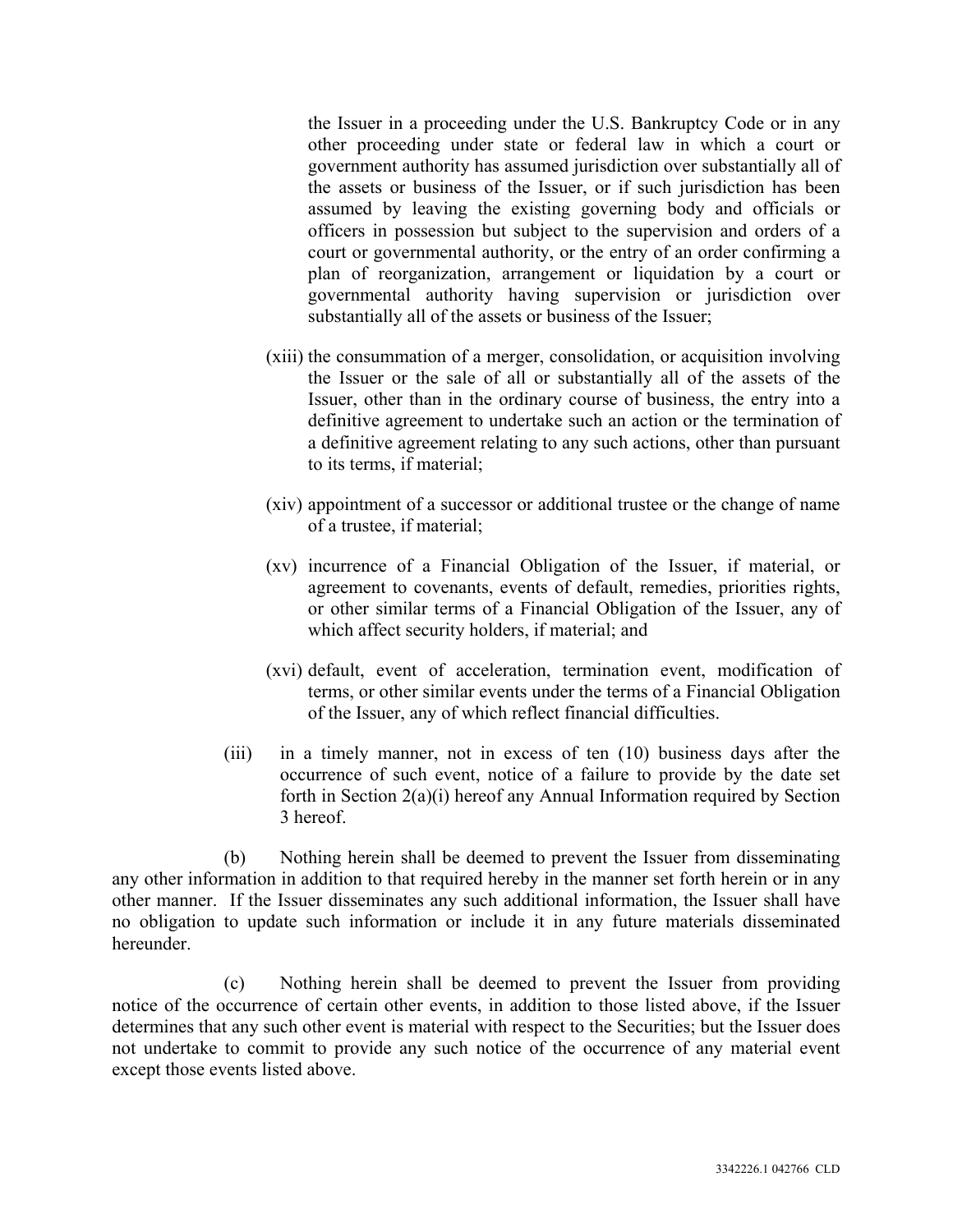Section 3. Annual Information. (a) The required Annual Information shall consist of the financial information and operating data for the preceding fiscal year, in a form generally consistent with the information contained or cross-referenced in the Issuer's final official statement relating to the Securities under the headings: "THE FIRE DISTRICT", "ECONOMIC AND DEMOGRAPHIC INFORMATION", "INDEBTEDNESS OF THE FIRE DISTRICT", "FINANCES OF THE FIRE DISTRICT", "TAX INFORMATION", and "LITIGATION" and in Appendix A.

(b) All or any portion of the Annual Information may be incorporated in the Annual Information by cross reference to any other documents which are (i) available to the public on the EMMA System or (ii) filed with the SEC. If such a document is a final official statement, it also must be available from the EMMA System.

(c) Annual Information for any fiscal year containing any modified operating data or financial information (as contemplated by Section 7(e) hereof) for such fiscal year shall explain, in narrative form, the reasons for such modification and the effect of such modification on the Annual Information being provided for such fiscal year. If a change in accounting principles is included in any such modification, such Annual Information shall present a comparison between the financial statements or information prepared on the basis of the modified accounting principles and those prepared on the basis of the former accounting principles.

Section 4. Financial Statements. The Issuer's annual financial statements for each fiscal year, if prepared, shall be prepared in accordance with GAAP or New York State regulatory requirements as in effect from time to time. Such financial statements, if prepared, shall be audited by an independent accounting firm. The Issuer's Annual Financial Report Update Document prepared by the Issuer and filed annually with New York State in accordance with applicable law, shall not be subject to the foregoing requirements.

Section 5. Remedies. If the Issuer shall fail to comply with any provision of this Undertaking, then any Holder of Securities may enforce, for the equal benefit and protection of all Holders similarly situated, by mandamus or other suit or proceeding at law or in equity, this Undertaking against the Issuer and any of the officers, agents and employees of the Issuer, and may compel the Issuer or any such officers, agents or employees to perform and carry out their duties under this Undertaking; provided that the sole and exclusive remedy for breach of this Undertaking shall be an action to compel specific performance of the obligations of the Issuer hereunder and no person or entity shall be entitled to recover monetary damages hereunder under any circumstances. Failure to comply with any provision of this Undertaking shall not constitute an event of default on the Securities.

Section 6. Parties in Interest. This Undertaking is executed to assist the Purchaser to comply with paragraph (b)(5) of the Rule and is delivered for the benefit of the Holders. No other person shall have any right to enforce the provisions hereof or any other rights hereunder.

Section 7. Amendments. Without the consent of any holders of Securities, the Issuer at any time and from time to time may enter into any amendments or changes to this Undertaking for any of the following purposes: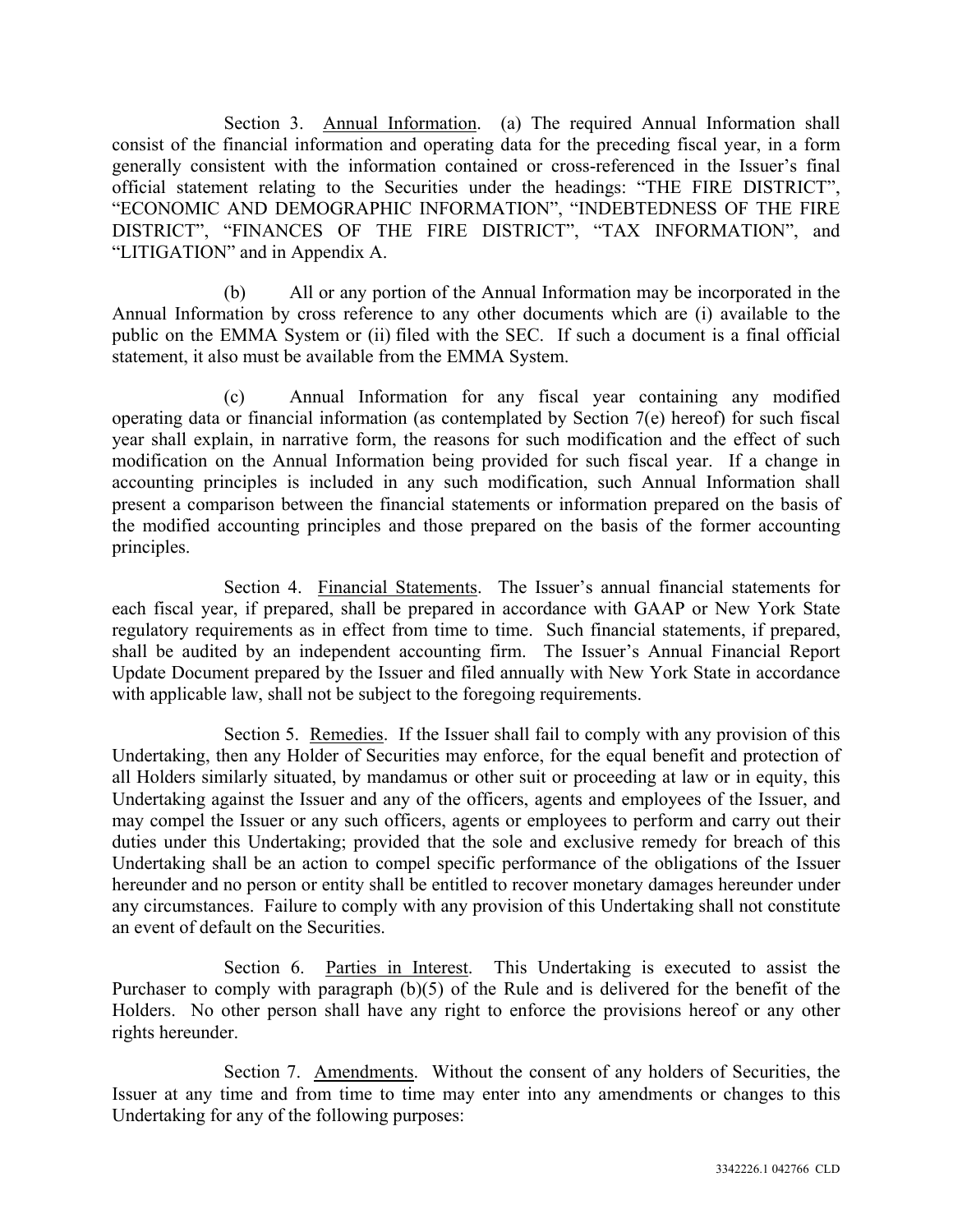- (a) to comply with or conform to any changes in Rule 15c2-12 (whether required or optional);
- (b) to add a dissemination agent for the information required to be provided hereby and to make any necessary or desirable provisions with respect thereto;
- (c) to evidence the succession of another person to the Issuer and the assumption of any such successor of the duties of the Issuer hereunder;
- (d) to add to the duties of the Issuer for the benefit of the Holders, or to surrender any right or power herein conferred upon the Issuer;
- (e) to modify the contents, presentation and format of the Annual Information from time to time to conform to changes in accounting or disclosure principles or practices and legal requirements followed by or applicable to the Issuer or to reflect changes in the identity, nature or status of the Issuer or in the business, structure or operations of the Issuer or any mergers, consolidations, acquisitions or dispositions made by or affecting any such person; provided that any such modifications shall comply with the requirements of Rule 15c2-12 or Rule 15c2-12 as in effect at the time of such modification; or
- (f) to cure any ambiguity, to correct or supplement any provision hereof which may be inconsistent with any other provision hereof, or to make any other provisions with respect to matters or questions arising under this Undertaking which, in each case, comply with Rule 15c2-12 or Rule 15c2- 12 as in effect at the time of such amendment or change;

provided that no such action pursuant to this Section 7 shall adversely affect the interests of the Holders in any material respect. In making such determination, the Issuer shall rely upon an opinion of nationally recognized bond counsel.

Section 8. Termination. This Undertaking shall remain in full force and effect until such time as all principal, redemption premiums, if any, and interest on the Securities shall have been paid in full or the Securities shall have otherwise been paid or legally defeased pursuant to their terms. Upon any such legal defeasance, the Issuer shall provide notice of such defeasance to the EMMA System. Such notice shall state whether the Securities have been defeased to maturity or to redemption and the timing of such maturity or redemption.

In addition, this Agreement, or any provision hereof, shall be null and void in the event that those portions of the Rule which require this Agreement, or such provision, as the case may be, do not or no longer apply to the Securities, whether because such portions of the Rule are invalid, have been repealed, or otherwise.

Section 9. Undertaking to Constitute Written Agreement or Contract. This Undertaking shall constitute the written agreement or contract for the benefit of Holders of Securities, as contemplated under Rule 15c2-12.